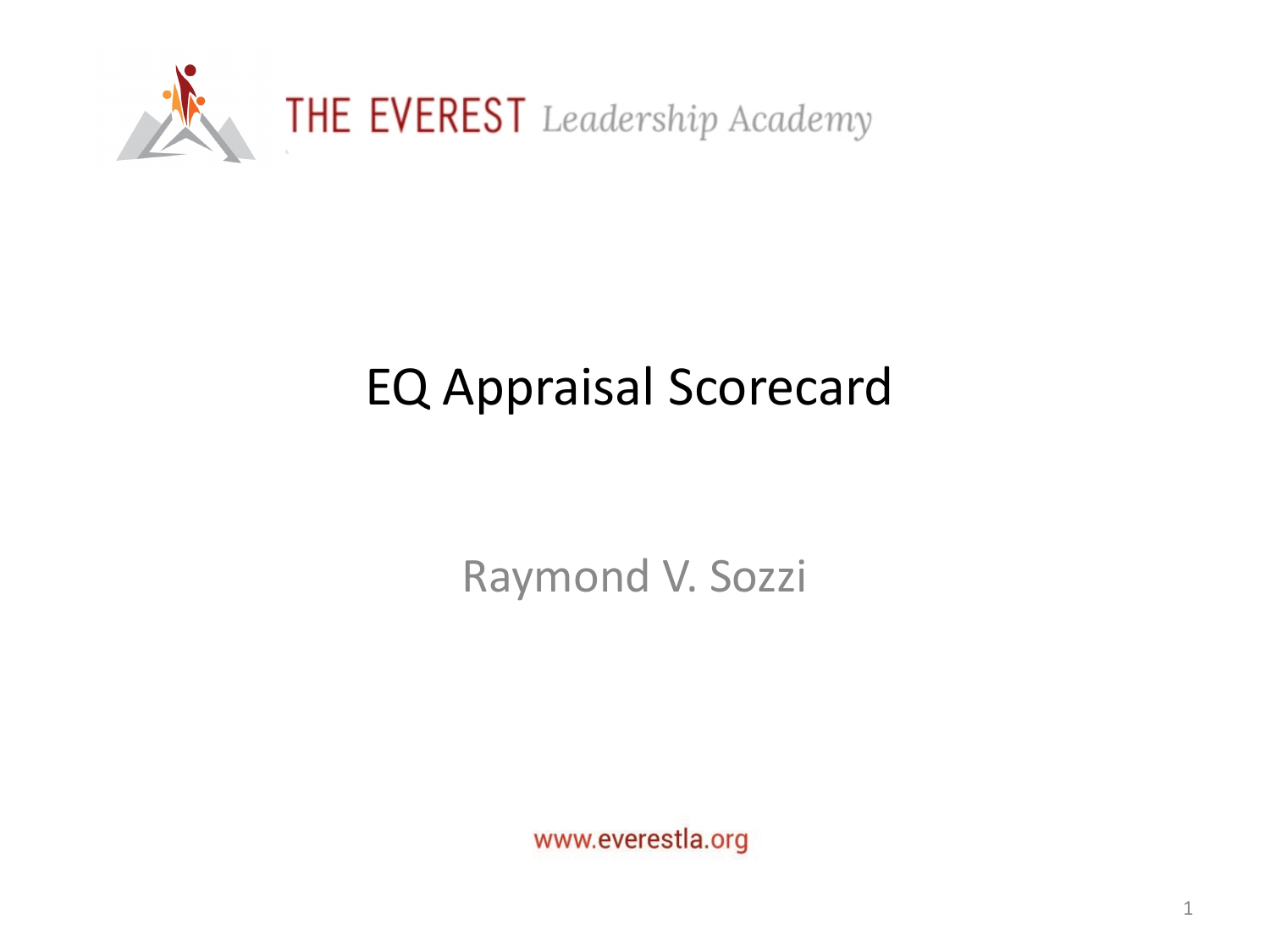

## Understanding the Four Skills of EQ

- Two primary competencies:
	- □ Personal competence
	- □ Social competence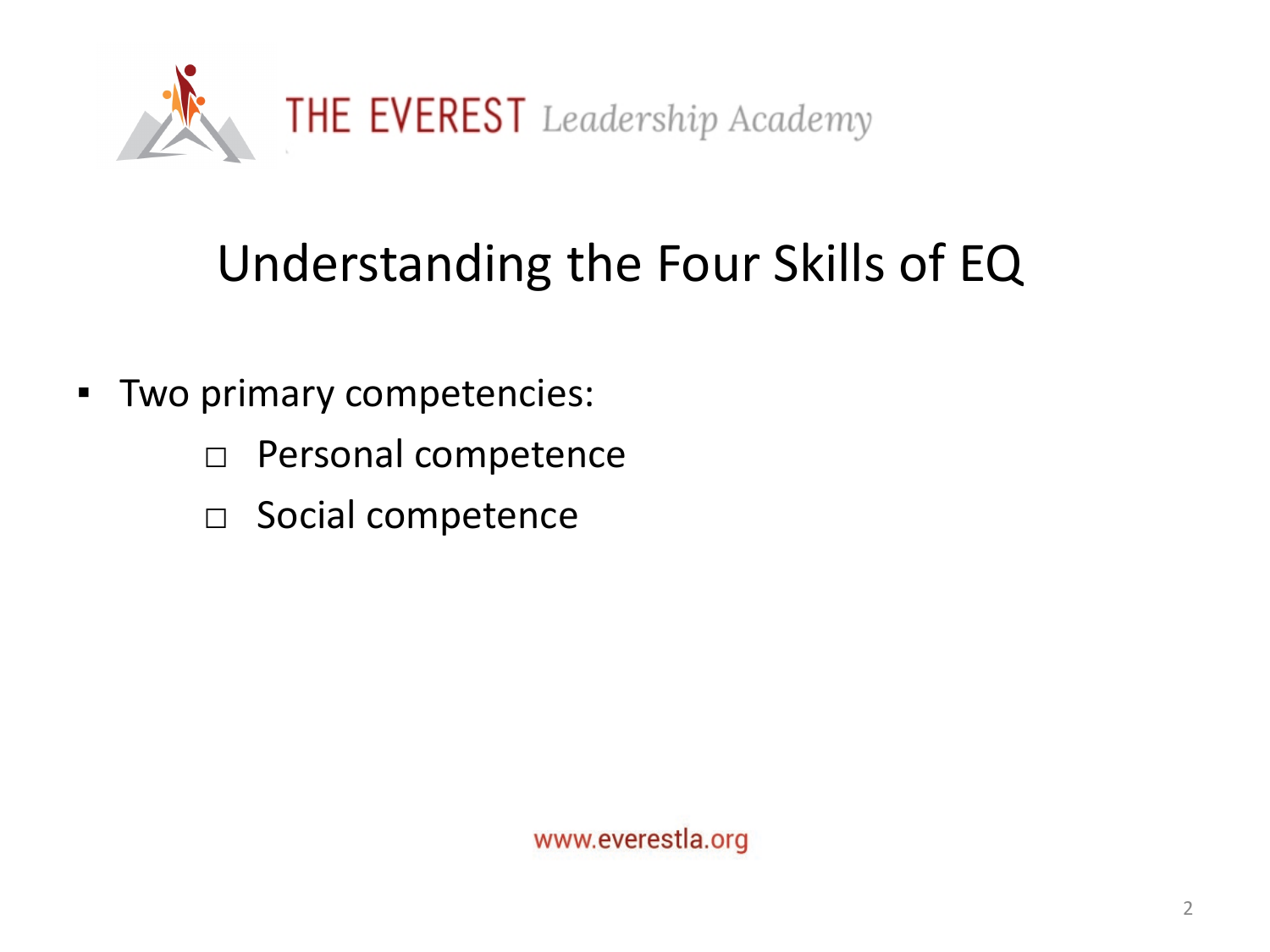

### EQ Action Plan

- 1. Take the free Emotional Intelligence test (GEIT) at Global Leadership Foundation *ei* test website:
	- $\Box$  Google "Emotional Intelligence Test Global Leadership Foundation"
	- $\Box$  Click on Emotional Intelligence Test Global Leadership Foundation
	- $\Box$  Take test 40 questions
	- $\Box$  Click score test and get test results
	- □ For more information interpreting GEIT scores click *here*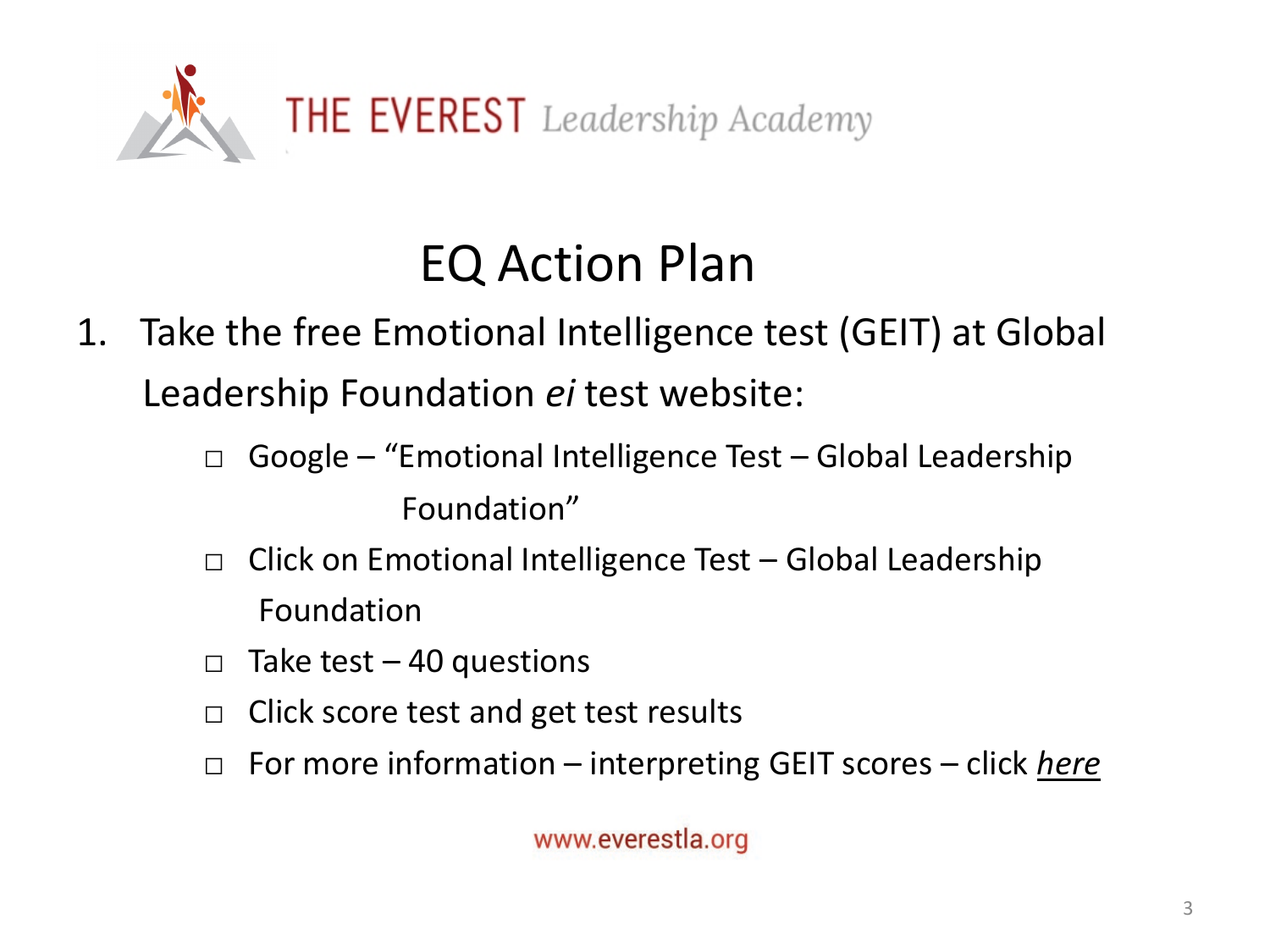

#### EQ Scorecard

|                                | Score |
|--------------------------------|-------|
| <b>Overall EQ</b>              |       |
| Self-awareness                 |       |
| Self-management                |       |
| Social-awareness               |       |
| <b>Relationship Management</b> |       |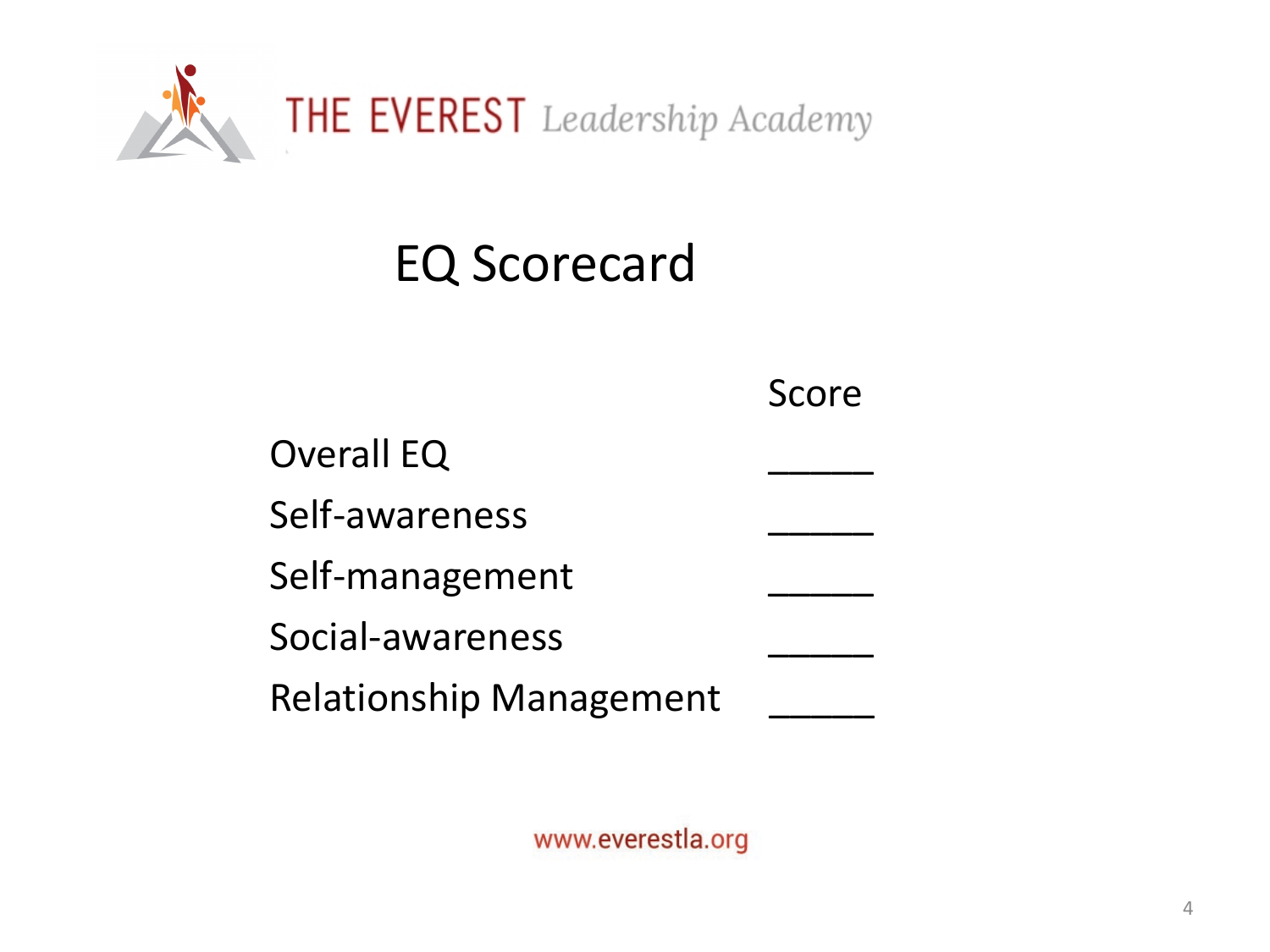

# Personal Competence

- 1. Self Awareness:
	- Ability to accurately recognize and understand your own emotions
	- Being aware of the effect of your own actions, mood, and emotions of other people
	- Recognizing your own strengths and limitations
	- Self-confidence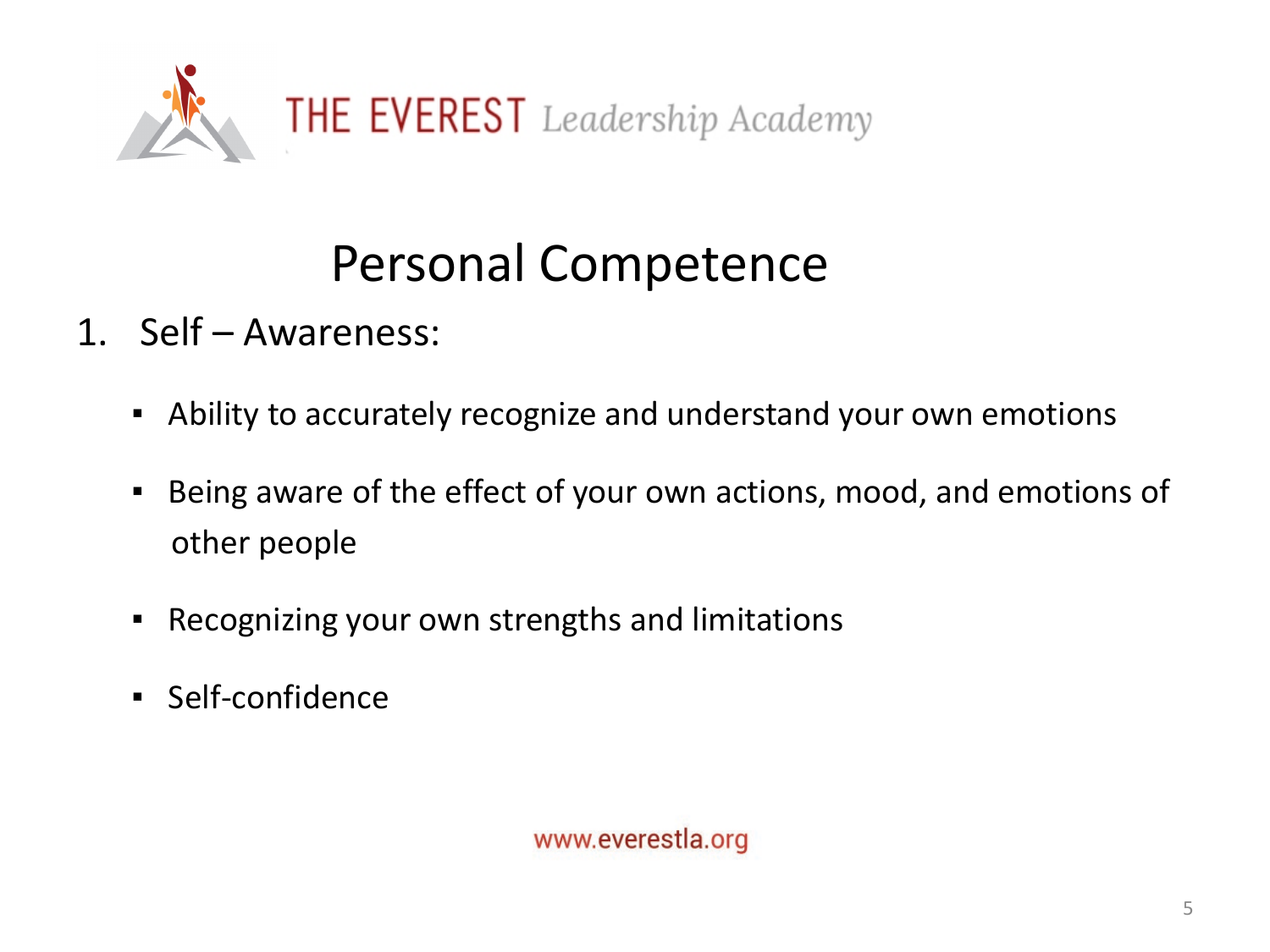

- 2. Self Management:
	- **To regulate and manage your own emotions**
	- Expressing your emotions appropriately
	- Flexible and adapt well to change
	- Good at managing conflict and diffusing tense or difficult situations
	- Take responsibility for your own actions
	- Trustworthiness
	- **Integrity**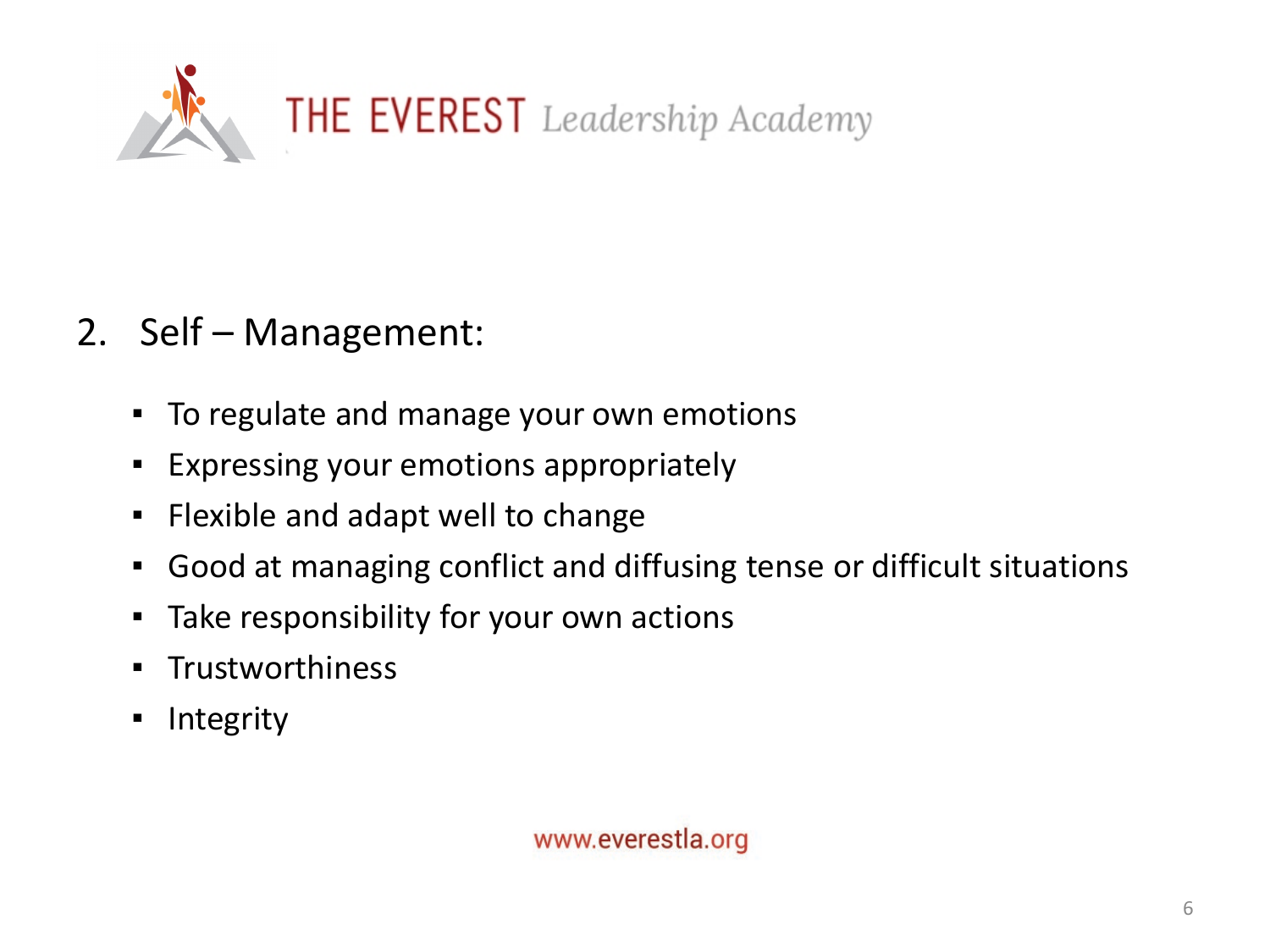

# Social Competence

- 3. Social Awareness:
	- Interacting with others
	- **EXTENT Active listening, verbal communication skills, nonverbal communication** skills, leadership, persuasiveness
	- Effectiveness in leading change moving people in desired directions
	- **Extensive networking**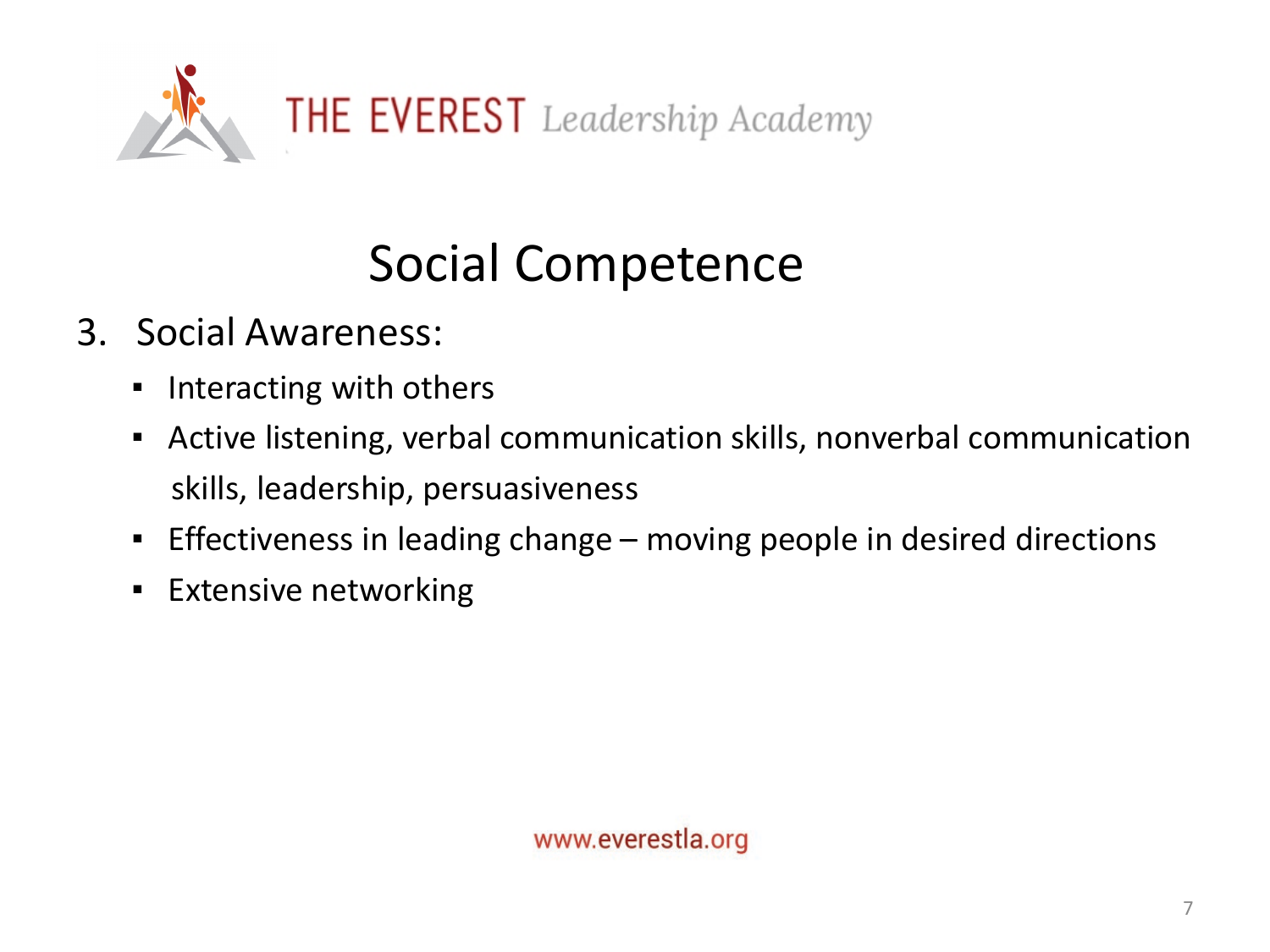

- 4. Relationship Management:
	- **EXE** Ability to use your awareness of your own emotions and those of others to manage interactions successfully
	- Empathetic  $-$ 
		- $\Box$  Ability to understand how others are feeling
		- $\Box$  The power dynamics that often influence social relationships
		- □ Sensitivity to cross-cultural differences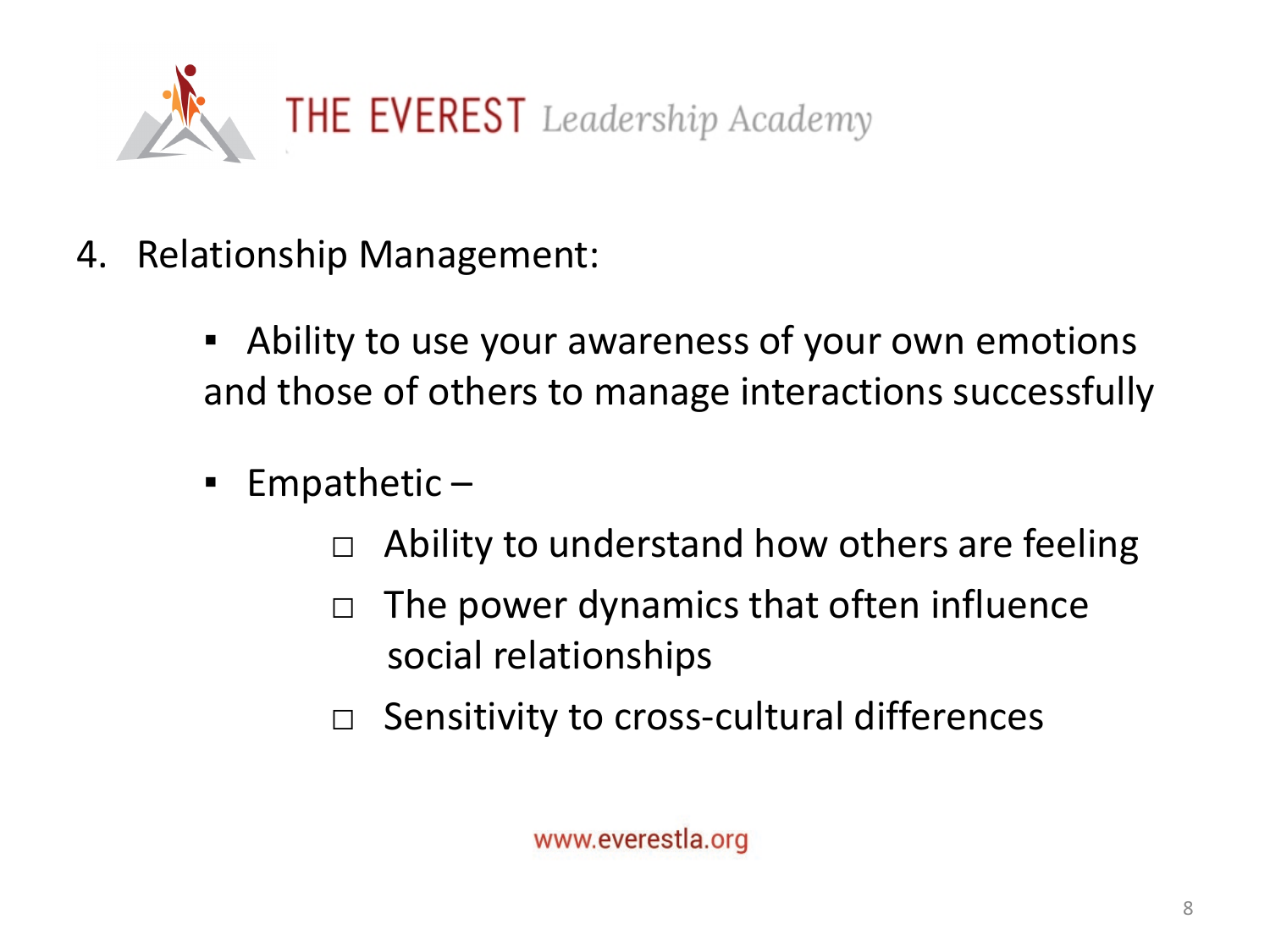

# Self-Awareness Strategies

- Know yourself as you really are critically self-reflective
- The true essence of you
- **EXE** Aware of your feelings, both positive and negative
- Getting in touch with your emotions and tendencies takes honesty and courage
- Quit treating your feelings as good or bad
- Observe the ripple effect from your emotions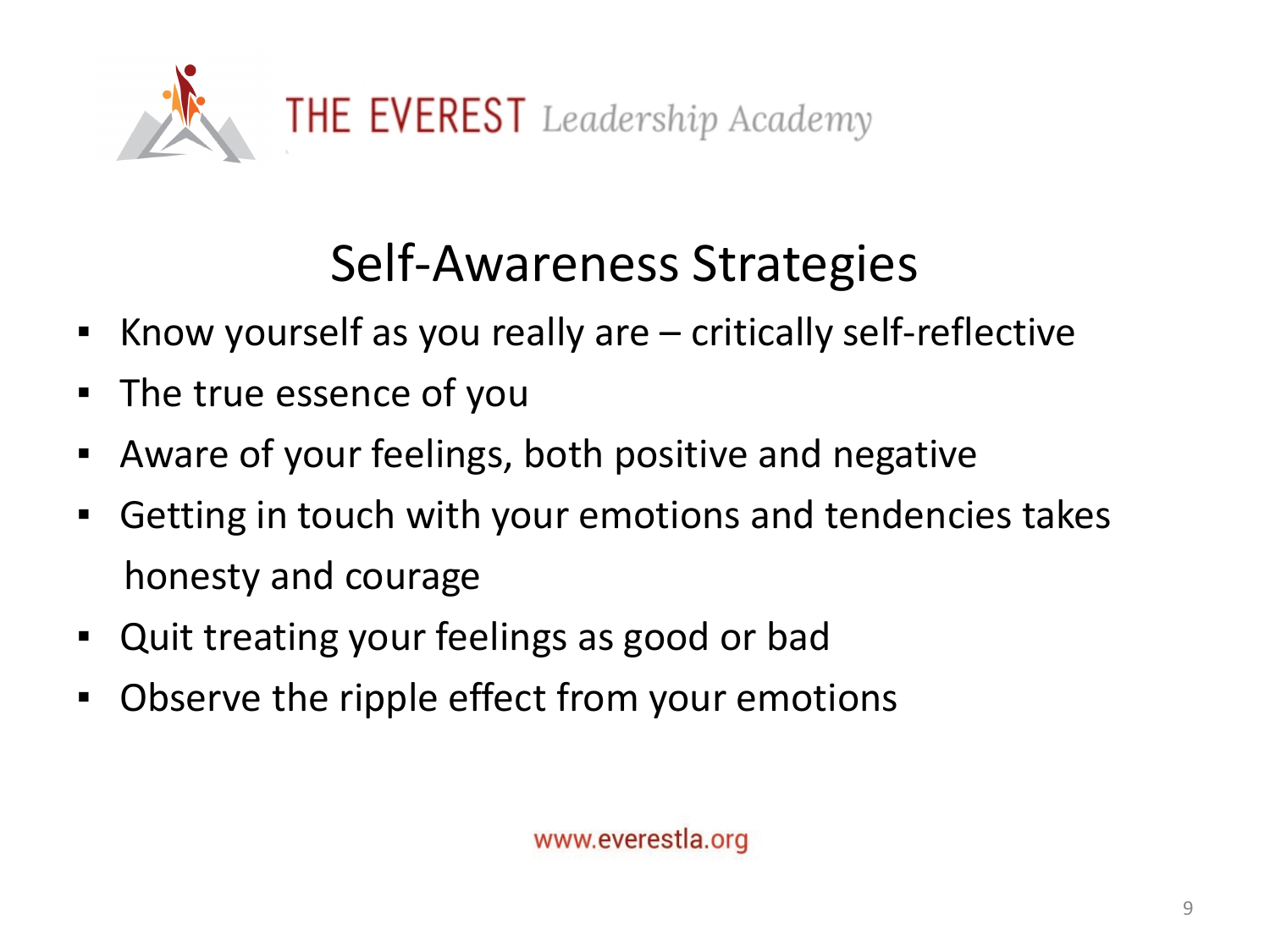

- Lean into your discomfort
- Get to know yourself under stress
- Know who and what pushed your bottoms
- Watch yourself like a hawk
- Keep a journal about your emotions
- Don't be fooled by a bad mood
- Don't be fooled by a good mood, either
- Stop and ask yourself why you do the things you do
- Visit your values
- Seek feedback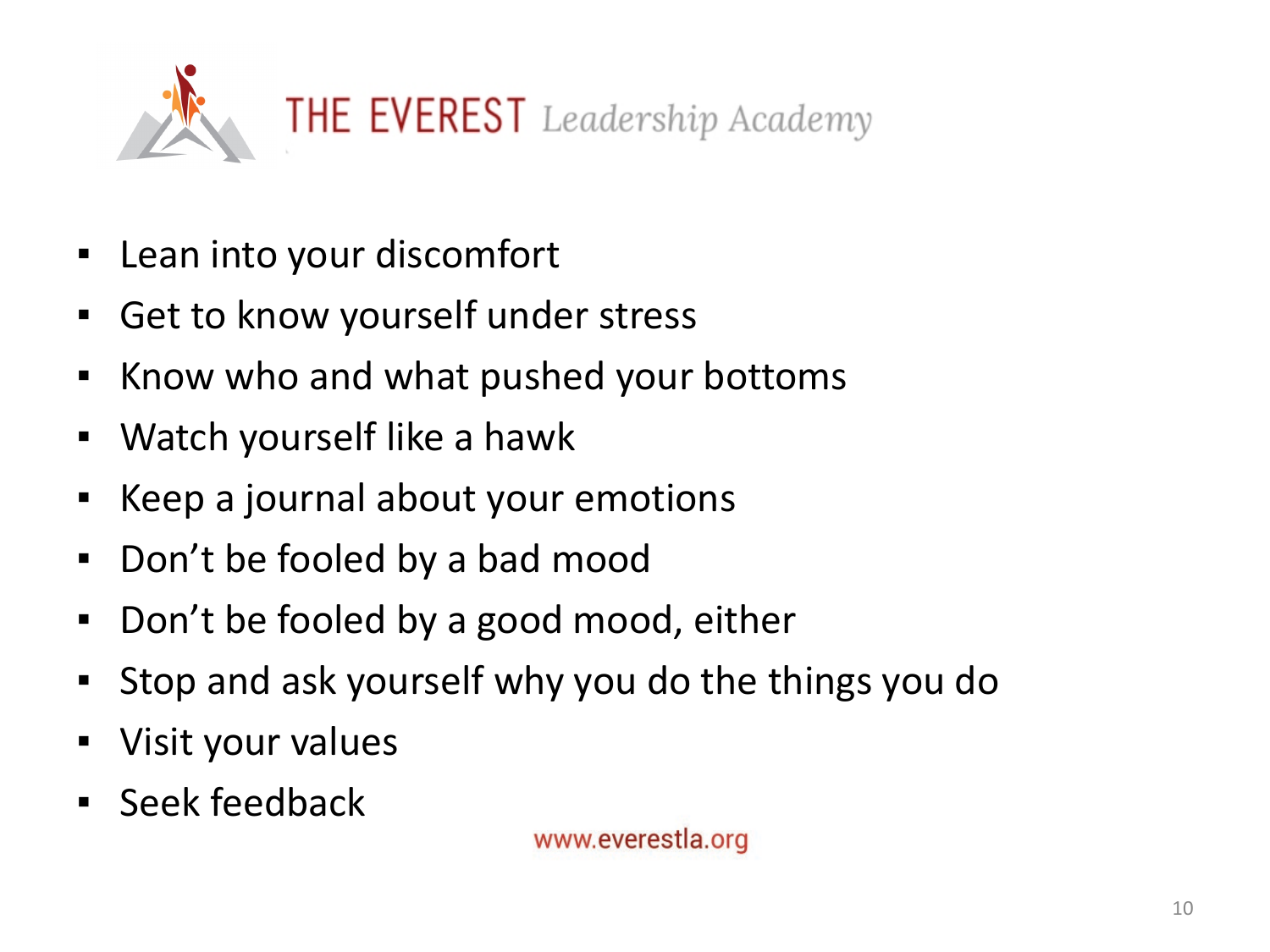

# Self-Management Strategies

- Breathe right
- Count to ten
- Sleep on it
- Talk to a skilled self-manager
- Smile and laugh more
- Set aside time in your day for problem solving
- Visualize yourself succeeding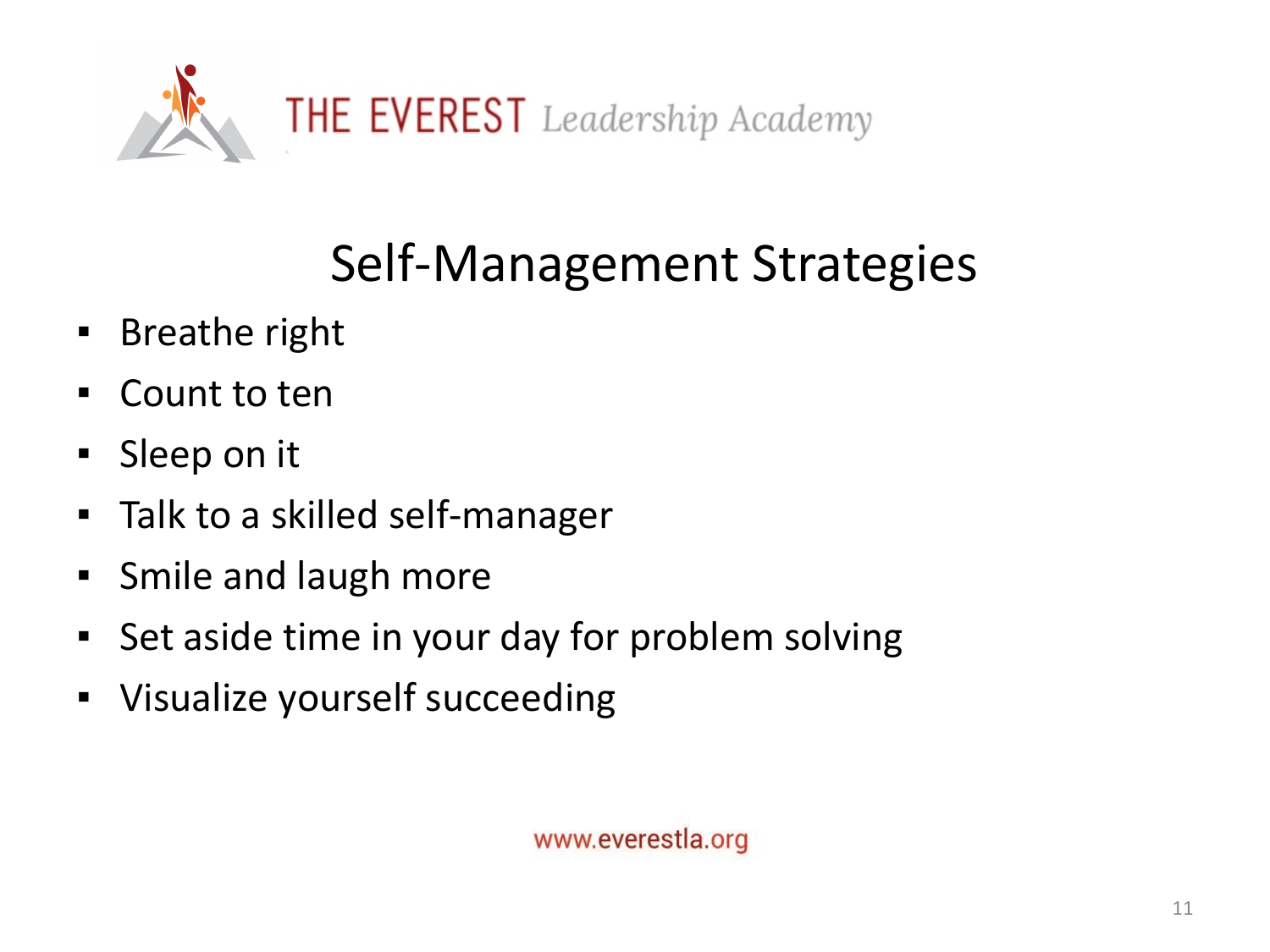

- Clean up your sleep hygiene
- Focus on your freedoms, rather than your limitations
- Stay synchronized
- Speak to someone not emotionally invested in your problem
- Learn a lesson from everyone you encounter
- Accept that change is just around the corner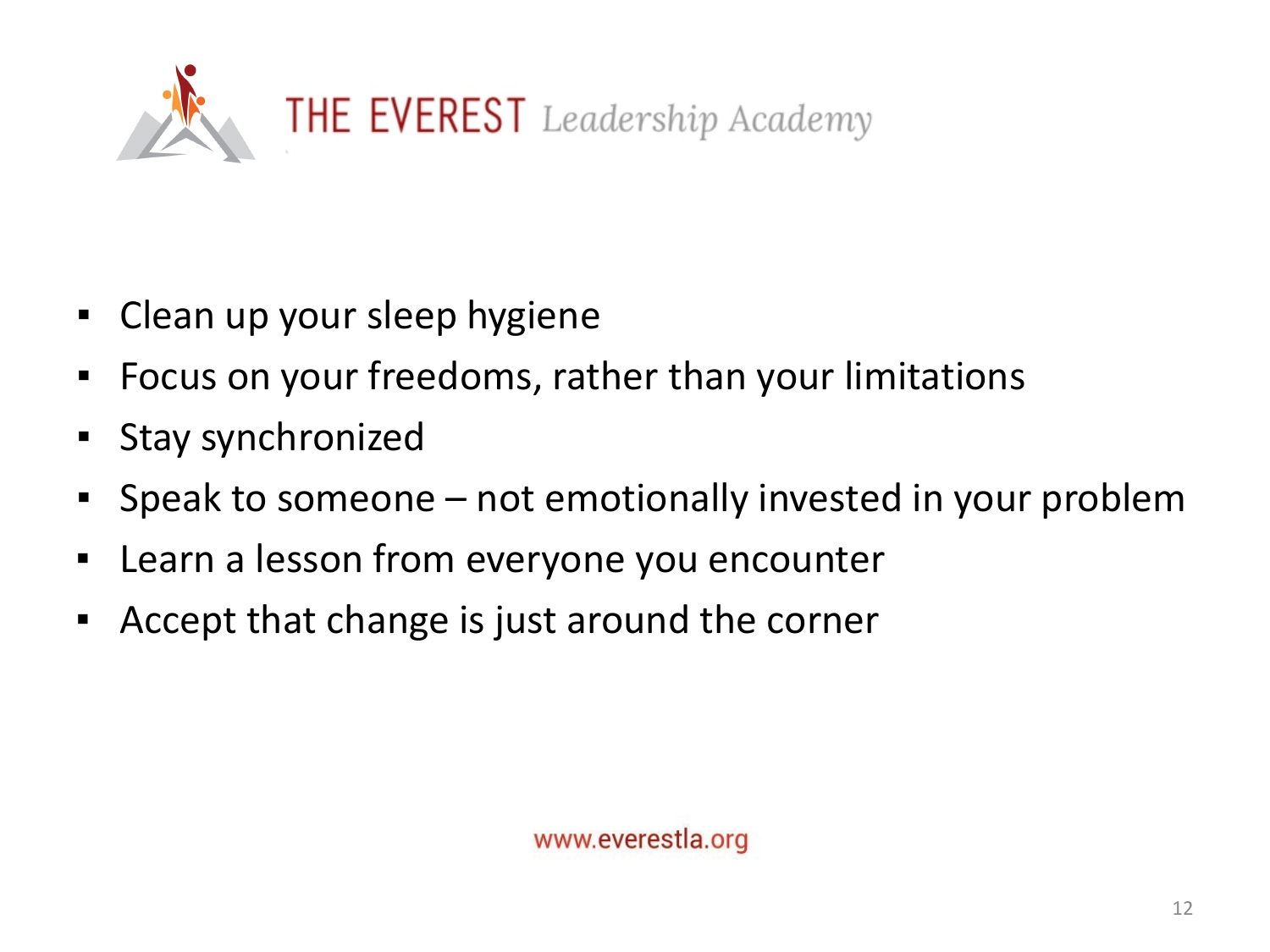

# Social Awareness Strategies

- Ability to recognize and understand the emotions of others
- Greet people by name
- Watch body language firm handshake / sincere smile
- Make timing everything
- Develop a back-pocket question
- Plan ahead for social gatherings
- Clear away the clutter
- Live in the moment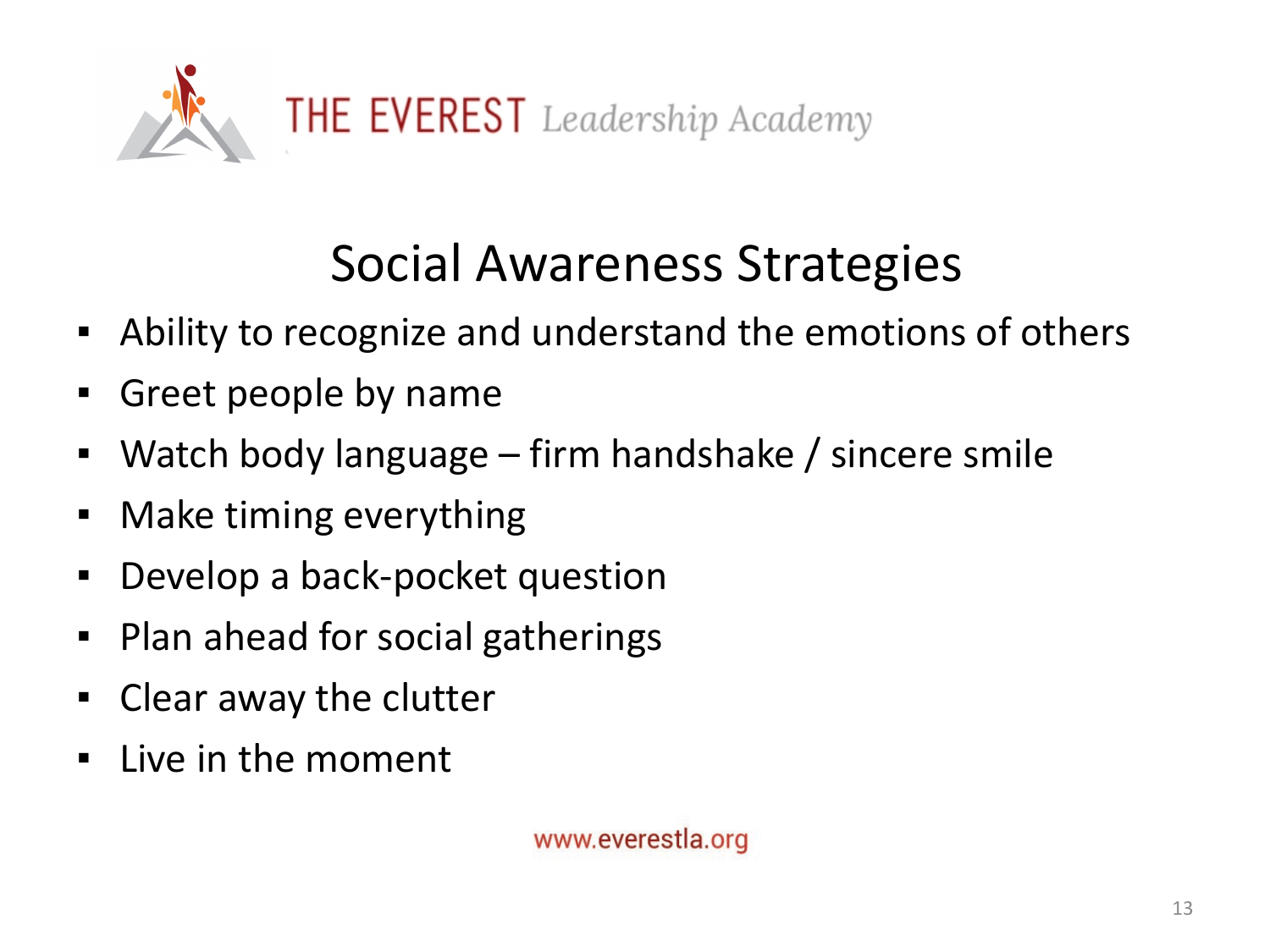

- Go on a 15-minute tour
- Watch EQ at the movies
- Practice the art of listening
- Go people watching
- Understand the rules of the culture game
- Test your accuracy
- Step into their shoes
- Seek the whole picture
- Catch the mood of the room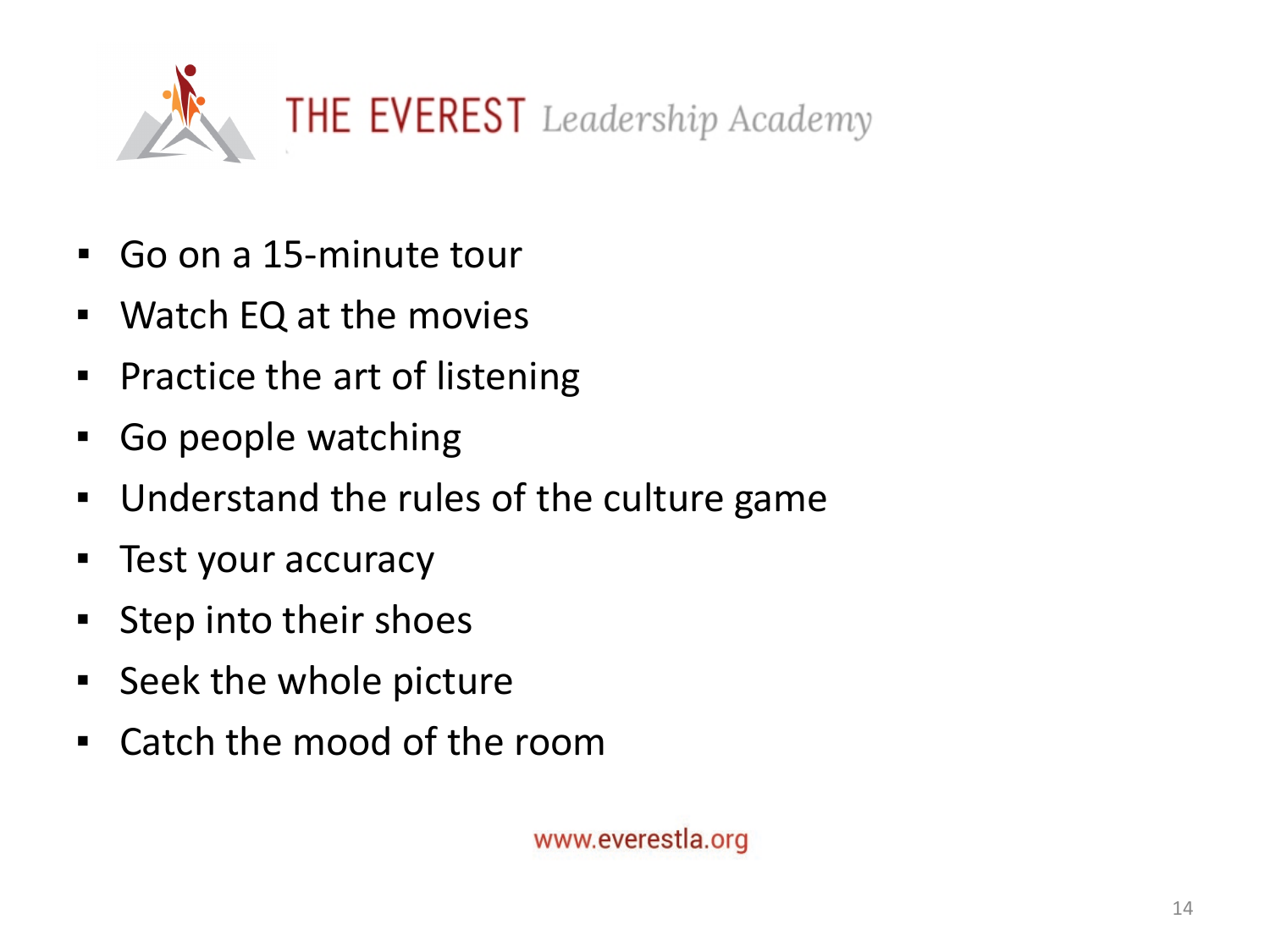

### Relationship Management Strategies

- Be open and be curious
- Enhance your natural communications style
- Avoid giving mixed signals
- Remember the little things that pack a punch
- Take feedback well
- Build trust
- Have an "open-door" policy
- Don't avoid the inevitable